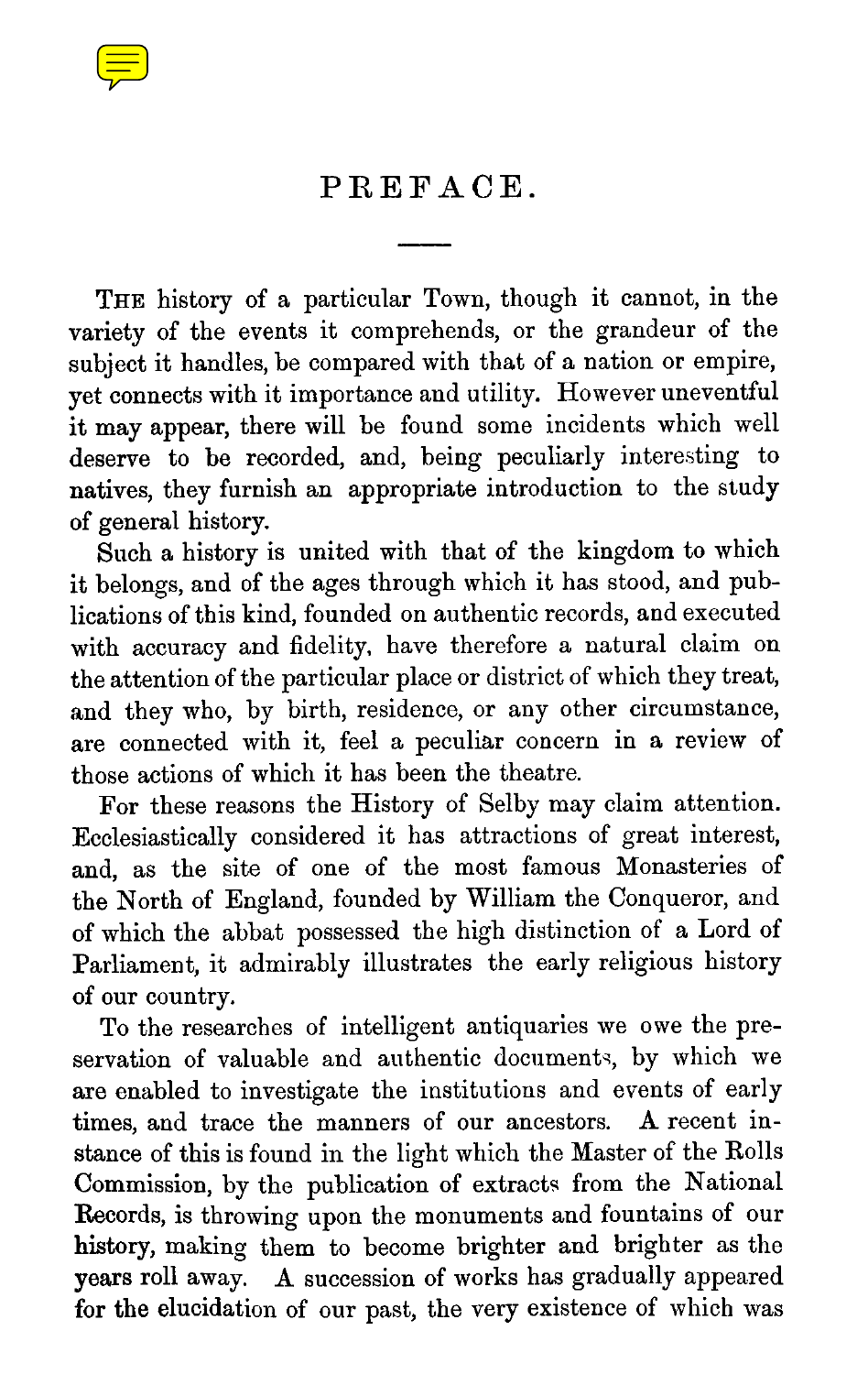notices of the different Nonconformist societies than is usual in works of this description, in the hope that the memory of the self-denying labours of many inhabitants of Selby may thus be preserved, when all earthly record of them would otherwise have passed away.

A wholesome taste is growing among us for the study of biography. We are learning to feel with Milton, that a good record of a good man's history is " the precious life-blood of a master-spirit, embalmed and treasured up on purpose to a life beyond life." -Besides the men great enough to be spoken of in separate and lengthy volumes, the history of every thriving town abounds in names well worth remembering. So in like manner it has given the writer pleasure to endeavour to preserve a record of the labours of those, who have in any respect, rendered public services to the town of Selby, and which it has been his aim to do with candour and impartiality.

The interest with which the work has been expected since its preparation was announced, and the uniform kindness with which applications for information have been responded to, has been most encouraging to the writer. The difficulties in its successful accomplishment have been neither few nor slight, and were scarcely realized at the commencement of his labours, and its publication would have been gladly deferred for some time longer, had it been possible, in order that, when accomplished, it might have been more worthy the acceptance of his readers. It is the first essay of the kind from his pen, his pretensions to the character of an antiquary are very small, and, as its preparation could only be undertaken at intervals of leisure from other duties, it has been found to be a work which required more industry in collecting, and more labour in composing. than he at first conceived would be necessary. The task has, however, always been an agreeable one, and no toil has been spared in its completion.

In the various Public Libraries many detached notices of the transactions of the abbey are to be found, but their contents afford more information upon the civil than the domestic concerns of the monastery, consisting of charters, grants, and privileges, records of great value to the original proprietors, but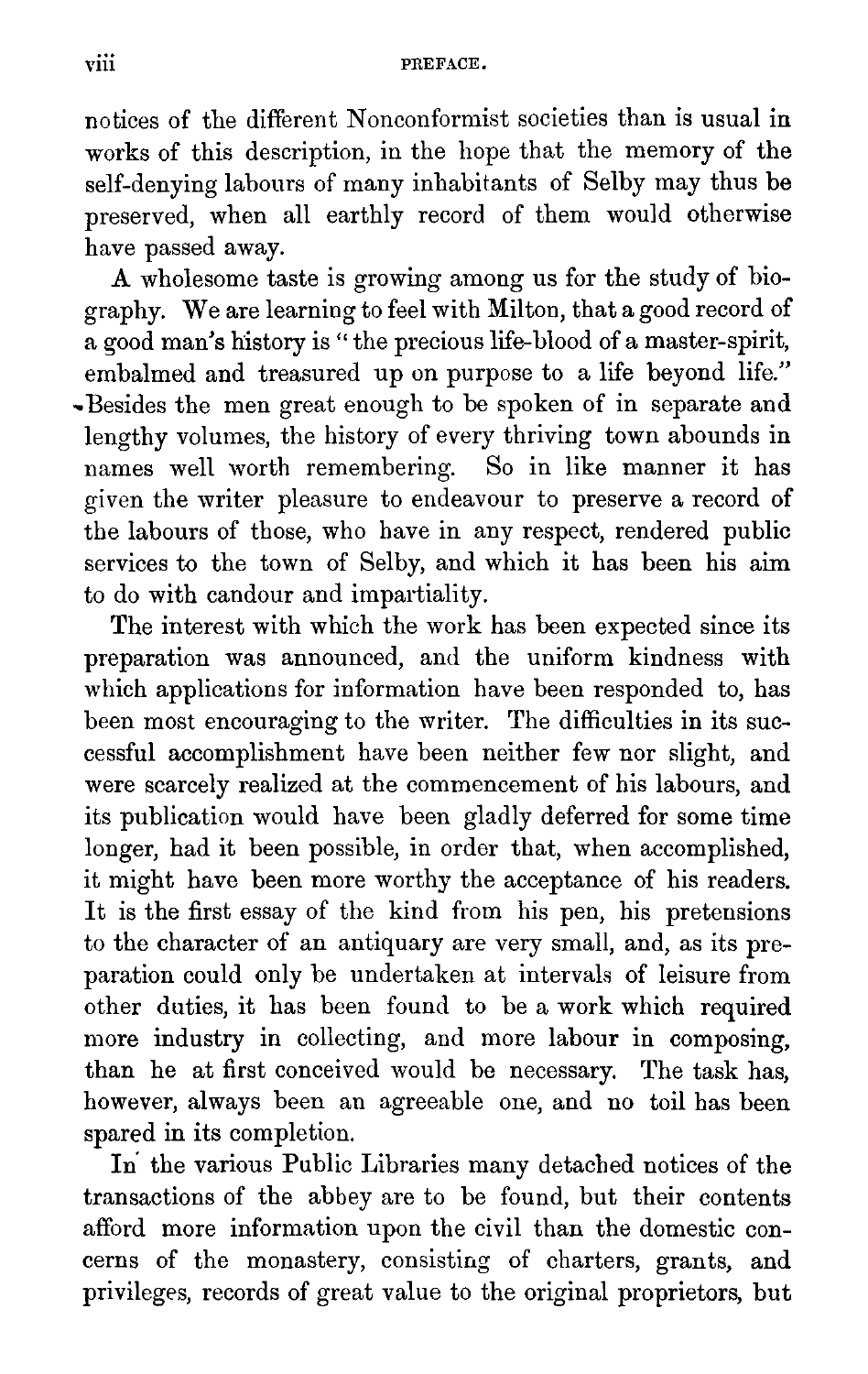presenting no view behind the monastic curtain. These, together with widely scattered notices, sifted from the numerous printed books which have been consulted, but of which the greater number are mere transcripts one from another, contain the materials from which the sketch of the monastic history has been compiled. The invaluable collections relating to the subject at the British Museum have been carefully examined, and also those at the Bodleian Library, the Record Office, and the library of the Dean and Chapter of York, as far as possible.

The Right Hon. Lord Londesborough not only did the writer the honour of accepting the dedication of the work, but most generously placed at his disposal the collection of Compoti an d Fabric Rolls, and other MSS. relating to the Abbey, in his possession, which illustrate the history of the manor in more recent times.

This favour has been greatly increased in value by the generous aid given to the writer by the Rev . Canon Raine, M.A., to whom has descended not merely a name honoured in all the North of England for devotion to historical and topographical studies, but also the same talents and pursuits. What was done by the late Dr. Raine for the neighbouring county of Durham, the Rev. Canon Raine, by his invaluable works edited for the Surtees Society, (a mine of wealth for all topographical students,) and his other contributions for the history of the county, is doing for Yorkshire. Duties so arduous and important would have been a sufficient reason for declining any assistance in the preparation of these pages, and the author is therefore unable adequately to express his sense of the kindness thus bestowed on him.

The geological map of Selby has been obligingly completed by direction of Sir Roderick I. Murchison, K.C.B., the directorgeneral of the Geological Survey of Great Britan, that of a portion of the parish only having been as yet published by the department ; and the valuable remarks on the geology of Selby have been kindly communicated by Professor Phillips, D.C.L.

To the Rev. F. W. Harper, and the Rev. Henry Greeves, the writer is indebted for permission to examine the registers and other documents in their charge, and the same obligation ex